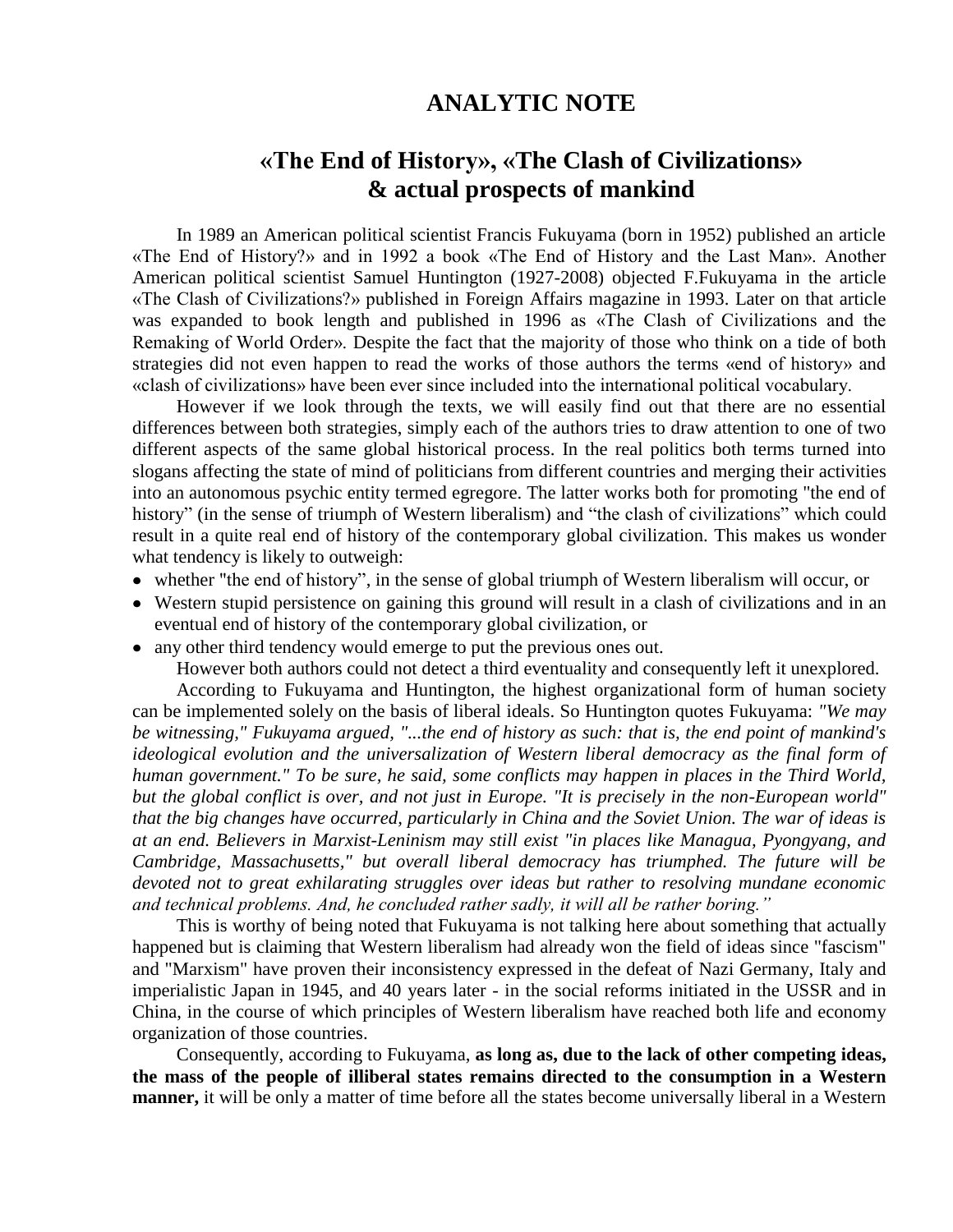manner with no more reasons to come into international conflicts. However, Fukuyama has not considered any scenario of further global liberalization.

Huntington does not anywhere contest the statement of Fukuyama about the predominance of Western liberal democracy over other ways of life in historically known societies, but specifies that:

«*The essence of the western civilization is the Magna Carta<sup>1</sup> , but not the Magna MacDonald's. That fact that inhabitants can't bite a hamburger doesn't mean that they will accept the first*».

On account of accepting the "hamburger" (Western symbol of consumer abundance) and rejecting Western liberalism (which according to Fukuyama and Huntington produces consumer abundance in developed countries) by other regions of the planet, further expansion of the latter can lead not to a global scales triumph but to a true world war, which according to Huntington, could provoke even in its non-nuclear version a many decades recession of economic and cultural development of humanity.

At that, Huntington points out that starting from the XXth-century power of the West has been progressively decreasing with respect to power of other regional civilizations and this contributes only to fuel the potential for such a conflict of civilizations. He believes therefore that the immediate period of history should not be devoted to further liberalization of regional societies in a Western manner but to an attempt to avoid the conflict of civilizations in order to preserve the West and in the meanwhile make it aware of the internal crisis to overcome it. Huntington does not go further into the essence of the crisis, though, he implies it and puts forward recommendations concerning the immediate future:

*"To preserve Western civilization in the face of declining Western power, it is in the interest of the United States and European countries:* 

- *to achieve greater political, economic, and military integration and to coordinate their policies so as to preclude states from other civilizations exploiting differences among them;*
- *to incorporate into the European Union and NATO the Western states of Central Europe that is, the Visegrad countries, the Baltic republics, Slovenia, and Croatia;*
- *to encourage the "Westernization" of Latin America and, as far as possible, the close alignment of Latin American countries with the West;*
- *to restrain the development of the conventional and unconventional military power of Islamic and Sinic<sup>2</sup> countries;*
- *to slow the drift of Japan away from the West and toward accommodation with China;*
- *to accept Russia as the core state of Orthodoxy and a major regional power, with legitimate interests in the security of its southern borders;*
- *to maintain Western technological and military superiority over other civilizations and, most important, to recognize that Western intervention in the affairs of other civilizations is probably the single most dangerous source of instability and potential global conflict in a multicivilizational world."*

The fact that differences in ideals and traditions of regional civilizations is an objective historic reality, and that the majority of those who think in terms of "the end of history» and «the clash of civilizations» have not read Huntington's recommendations, the way of thinking with such categories and the political practice resulting from it, contribute to self-implementation of the global politic scenario which makes subject of Huntington attempt of warning, first, western politicians and other readers as well.

 $\overline{a}$ 

 $1$  Magna Carta is an [English](http://en.wikipedia.org/wiki/Kingdom_of_England) [charter,](http://en.wikipedia.org/wiki/Charter) originally issued in the year 1215. Magna Carta was the first document forced onto an [English King](http://en.wikipedia.org/wiki/English_King) by a group of his subjects (the barons) in an attempt to limit his powers by law.

 $2$  China and other countries with similar culture.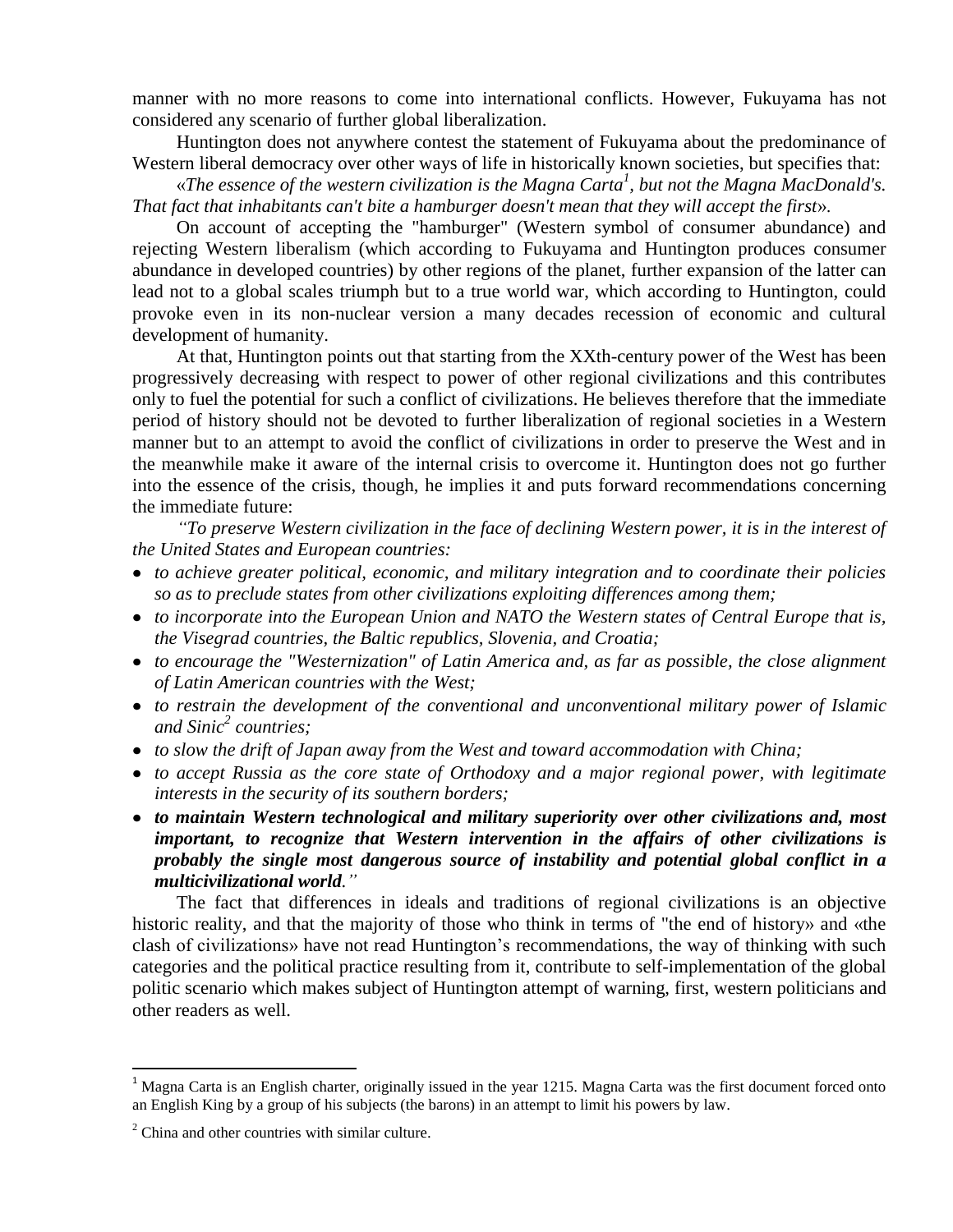Fukuyama considers West culture as a culture of ingenious consumption and sees in the consumer well-being a basis for liberalism and reason of humankind's life:

*"But while man's very perception of the material world is shaped by his historical consciousness of it, the material world can clearly affect in return the viability of a particular state of consciousness. In particular, the spectacular abundance of advanced liberal economies and the infinitely diverse consumer culture made possible by them seem to both foster and preserve liberalism in the political sphere. I want to avoid the materialist determinism that says that liberal economics inevitably produces liberal politics, because I believe that both economics and politics presuppose an autonomous prior state of consciousness that makes them possible. But that state of consciousness that permits the growth of liberalism seems to stabilize in the way one would expect at the end of history if it is underwritten by the abundance of a modern free market economy. We might summarize the content of the universal homogenous state as liberal democracy in the political sphere combined with easy access to VCRs and stereos in the economic."*

And in the last paragraph of the article he pictures:

*"The end of history will be a very sad time. The struggle for recognition, the willingness to risk one's life for a purely abstract goal, the worldwide ideological struggle that called forth daring, courage, imagination, and idealism, will be replaced by economic calculation, the endless solving of technical problems, environmental concerns, and the satisfaction of sophisticated consumer demands. In the post-historical period there will be neither art nor philosophy, just the perpetual caretaking of the museum of human history."*

Huntington, like others Western authors writing on the globalization issues, and like politicians putting into practice the expansion of liberalism, do not object Fukuyama. This orientation of the civilization toward promiscuous consumption as being a norm of life means that liberalists can understand neither human essence nor essence of religion.

This was brightly expressed in Huntington's definition of civilization as specifically human phenomenon:

*"A civilization is thus the highest cultural grouping of people and the broadest level of cultural identity people have short of that which distinguishes humans from other species. It is defined both by common objective elements, such as language, history, religion, customs, institutions, and by the subjective self-identification of people."*

This comparison of humans with other species is important. It is possible to gather from the above that if wild animals consume nothing but what they can find, the civilization provides humans both with raw materials, and with everything that people are up to make from the raw materials.

Nonetheless, all that, according to Huntington, makes humans different from other species, does not in fact express the human essence but only results from others deep and real differences between humans and species. According to researches done by western zoologists, the culture is peculiar not only to humans but also to other evolved animal species<sup>3</sup>. In other words, presence of a culture and/or civilization bearing a culture is not characteristic feature of humans at all.

Unlike other species of the Earth biosphere man is always noted for his psyche. The information-algorithmic structure of the psyche is not genetically programmed in an irrevocable way but results from the individual evolution that progresses under both external circumstances and one's own consciousness and awareness.

The generally known course of school biology and a look into one's psyche, let assert that the information-algorithmic basis of «Homo Sapiens» behaviour includes: 1) an inborn component consisting of instincts and unconditioned reflexes (both at endocellular, cellular and tissues level as well as at the level of systems and organism on the whole) together with their aspects developed in

<sup>&</sup>lt;sup>3</sup> See Carel Van Sheik works on the orang-utans culture.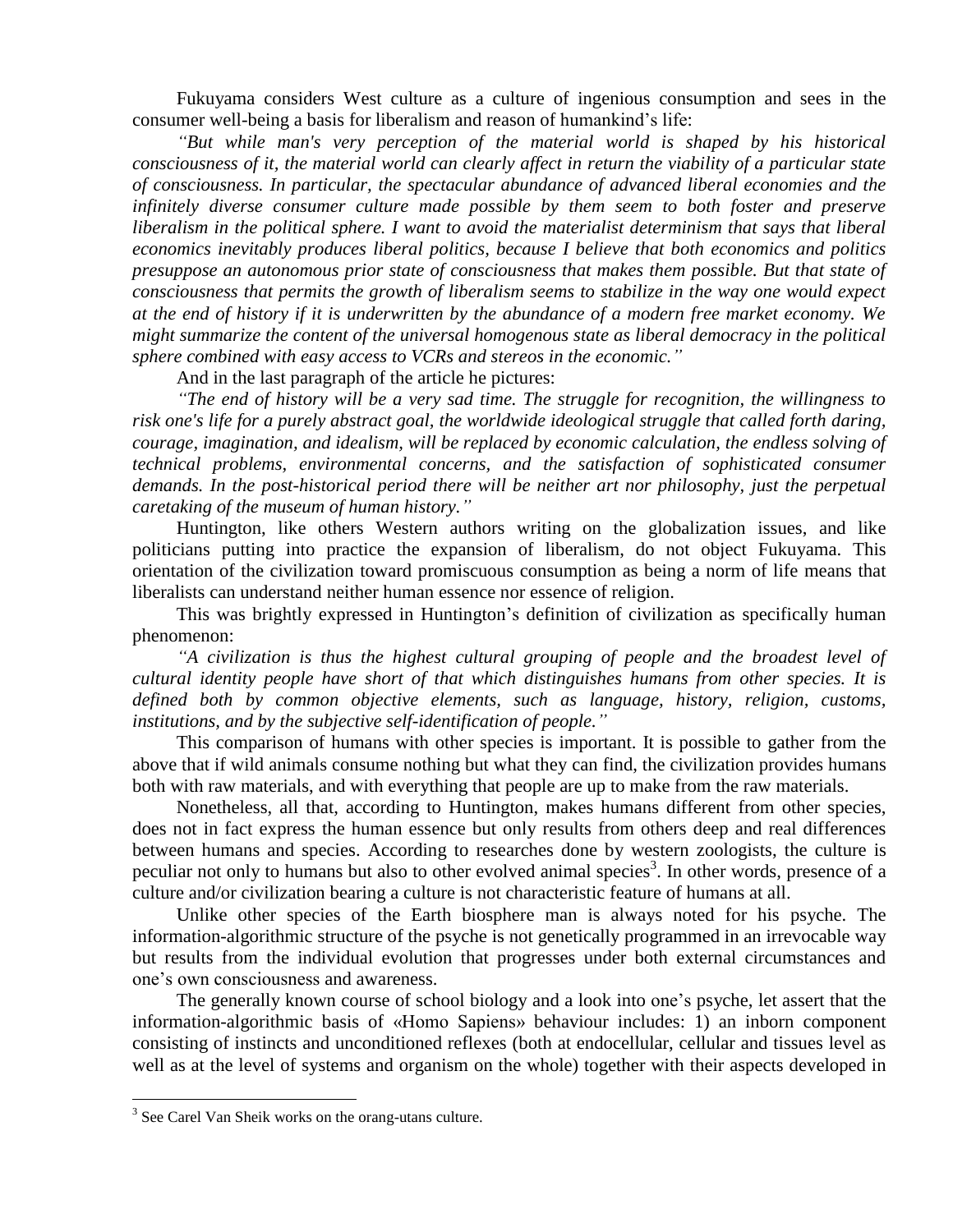the culture; 2) cultural traditions that constrain instincts; 3) a reason ability limited by feelings and memory; 4) "intuition in general" that "emerges" involuntarily from unconscious to conscious level of human psyche, comes from collective psyche, or is generated from outside delusions and obsession in the inquisitorial meaning of the word. At the moment of their manifestation the individual is unable to give any reasonable explanation as product of cause-and-effect relations; 5) the "God`s guidance" on a tide of Providence, fulfilled on the basis of the above to the exclusion of delusions and obsession intruding into the individual psyche against aware will of its owner.

There is a possible or real place for all that in the psyche of any individual. According to the allocation priority within the individual psyche any adult becomes bearer of one in four types of "mental tunes" which we will term hereinafter as state of mind:

• **the "animal" state of mind** makes so that the individual's behaviour and all his capacities together with the creative potential are submitted solely to instincts;

• **the "zombie" ("robot") state of mind** makes so that instincts are submitted to behaviour programmes that society embedded into the individual's psyche while he was growing up, and which the latter cannot get rid of by himself for different reasons;

• **the "demonic" state of mind** makes so that person lives from the principle «I don't give a damn about what I do» and rejects either consciously or unconsciously the God`s guidance;

• **the "human" state of mind** means freedom; original meaning "decree, judgment". In a different way, the "human" state of mind means autocracy of conscience based on **believing God** (not in God).

The demonic and human states of mind are impossible *without the will understood as an ability to submit oneself and throughout events to the aware expediency*.

An adult's state of mind that remains unchanged in changing life circumstances is a product of education. If an individual cannot achieve the human state of mind by the beginning of his youth, it means that he had been a subject either to an interruption or a perversion in development during the earlier period of his life. Cultures where a statistically insignificant minority of population can reach the human state of mind by old age are defective ones. That what in fact are the cultures of all the regional civilizations: Western, Russian, Muslim, Vedic and others.

The problem of the West consists on the fact that, according to our definition of freedom, liberalism means neither personal freedom nor society of free people; it means therefore culture of legalized permissiveness and dishonesty<sup>4</sup>, because the West is a slaves civilization that was artificially brought to life just as the product of biblical project with the purpose to enslave mankind on behalf of God. That is why supporters of ideals from all other regional civilizations of the planet have rejected Western liberalism. The populace of the West do not understand that and Huntington is reminding them:

*"The West won the world not by the superiority of its ideas (it is the sole issue that divides Huntington and Fukuyama) or values or religion (in fact few people from other civilizations changed their religious faith), but rather by its superiority in applying organized violence. Westerners often forget this fact, non-Westerners never do."*

Regardless of vices being inherent in other civilizations, Western liberalism will endure through more and more acute crisis until it clearly understands that freedom is the autocracy of conscience based on believing God outside churches and holy books<sup>5</sup>; because God is not indifferent to what happens on Earth.

 $\overline{a}$ 

<sup>&</sup>lt;sup>4</sup> You are allowed to do whatever the law does not prohibit. Then where does the law come from? What does the law mean: rectitude or demonism? Have Western populace and intellectuals ever thought about it? This might be very interesting issue!

 $<sup>5</sup>$  That in effect differs from the inscription in the bill "In God we trust".</sup>